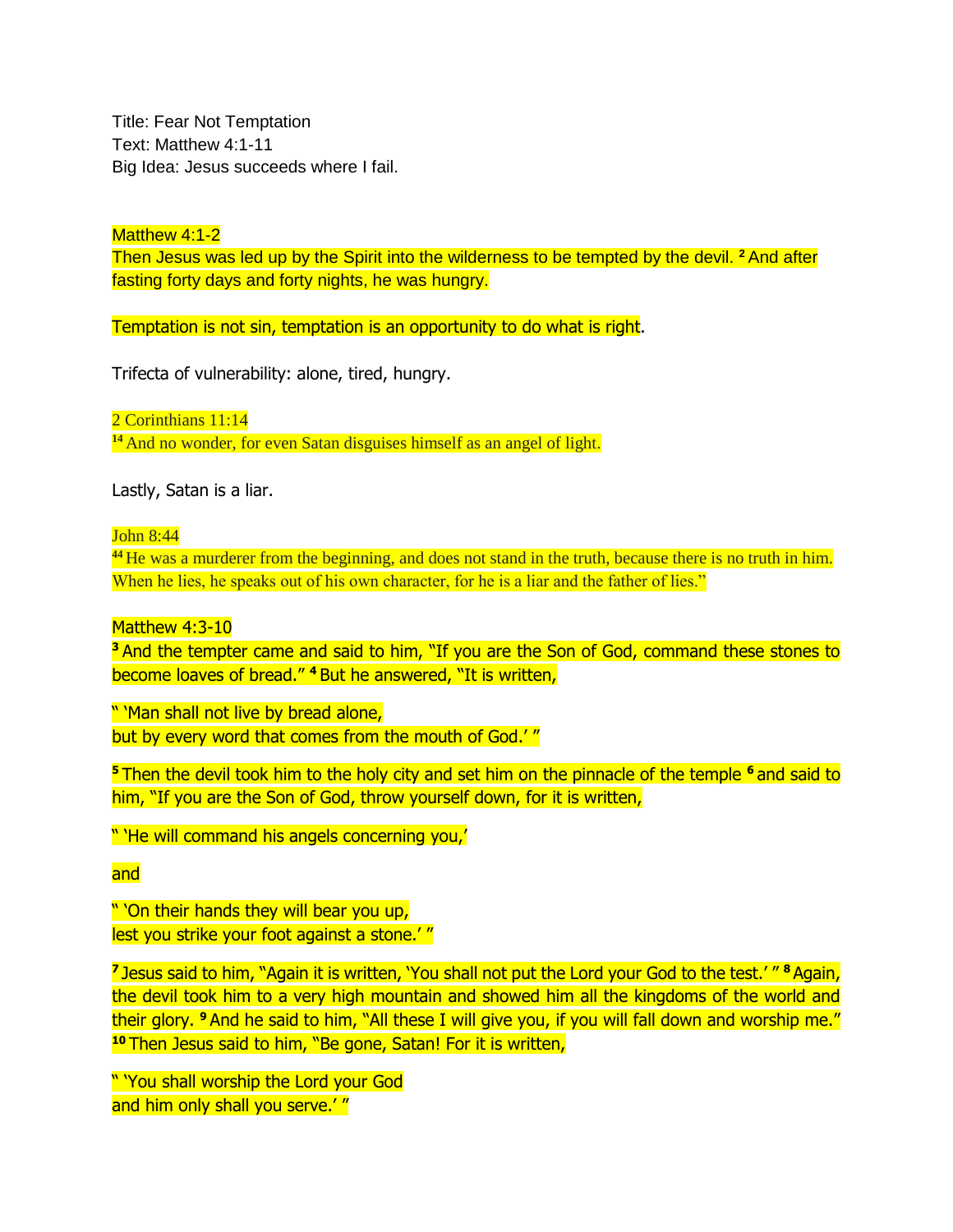### **1. Jesus is Tempted -**

#### Hebrews 4:15

**<sup>15</sup>**For we do not have a high priest who is unable to sympathize with our weaknesses, but one who in every respect has been tempted as we are, yet without sin.

"And in every one of us, there's a war going on. It's a civil war. I don't care who you are, I don't care where you live, there is a civil war going on in your life. And every time you set out to be good, there's something pulling on you, telling you to be evil." Martin Luther King Jr.

#### 2 Corinthians 5:21 (NIV)

 $21$  God made him who had no sin to be sin for us, so that in him we might become the righteousness of God.

Temptation #1: would be independent of God the Father **Jesus is tested with the desires of his flesh, instant gratification. Jesus is tempted to gain power over himself.**

Temptation #2: Satan quotes Psalm 91:11-12.

Malachi 3:1

## **Jesus is tested by pride, instant gratification. Jesus is tempted to gain power over the Jews.**

Temptation #3:

John 12:31 explains that Satan is the ruler of the world "r"

### **Jesus is tested by the desire of his eyes, instant gratification. Jesus is tempted to gain power over the kingdoms of the world.**

\_\_\_\_\_\_\_\_\_\_\_\_\_\_\_\_\_\_\_\_\_\_\_\_\_\_\_\_\_\_\_\_\_\_\_\_\_\_\_\_\_\_\_\_\_\_\_\_\_\_\_\_\_\_\_\_\_\_\_\_\_\_\_\_\_\_\_\_\_\_\_\_\_\_\_

These temptations were similar to how Satan tempted Adam and Eve in the garden.

#### 2. Jesus Resists:

As it is written: he turns to the Word of God for his strength-quotes from the book of Deutoronmy from chapters 6-8,

Deuteronomy 8:3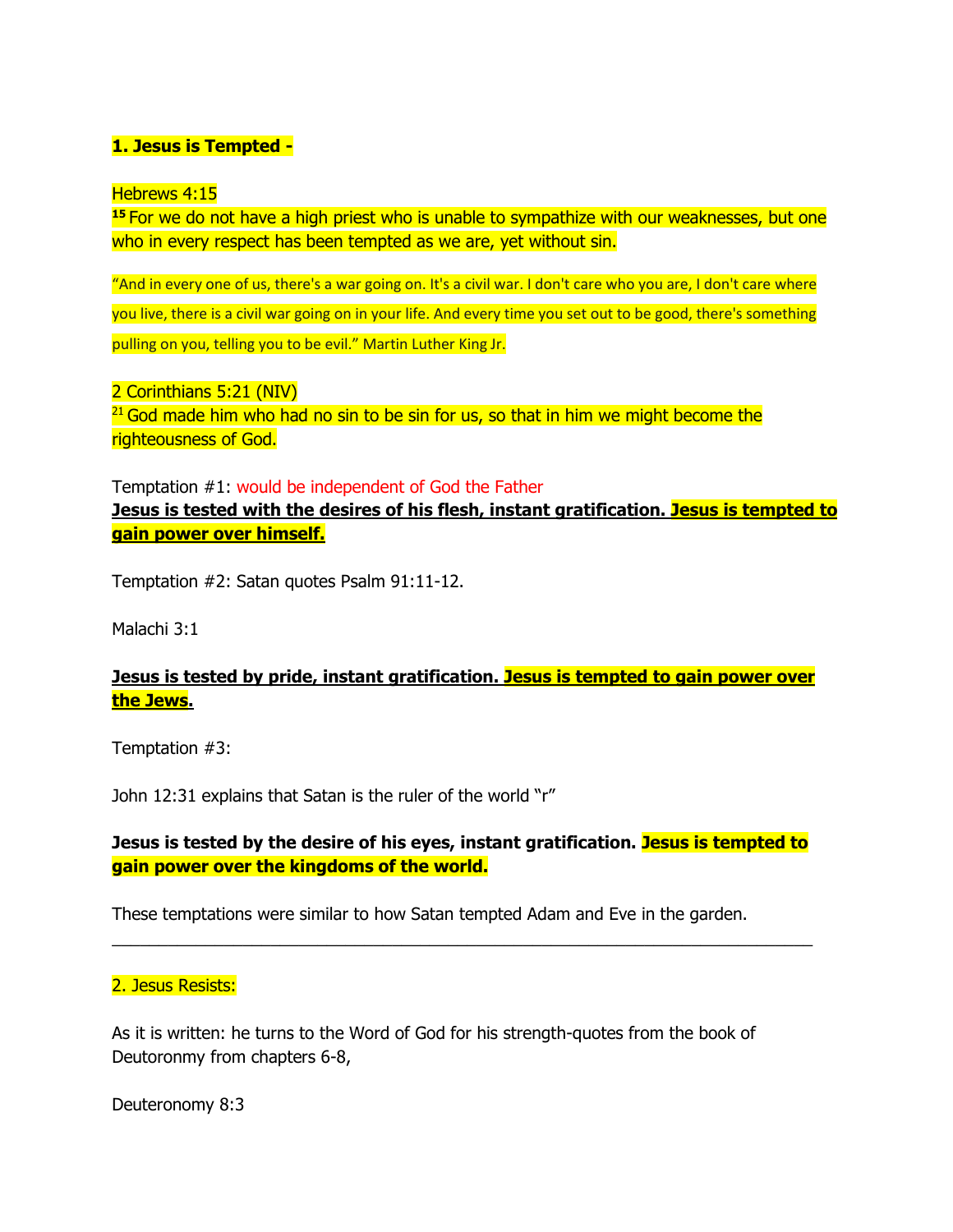man does not live by bread alone: Spiritual needs are more important than physical needs.

**Our soul needs fuel**, you can either give it the word or world,

For the second temptation Jesus quotes Deuteronomy 6:16 **<sup>16</sup>**"You shall not put the Lord your God to the test, as you tested him at Massah.

### **The Israelites tested God by making demands of God.**

Lastly, Jesus quotes Deut 6:13

Matthew 4:11

**<sup>11</sup>**Then the devil left him, and behold, angels came and were ministering to him.

**3. Jesus Succeeds**: Jesus quotes scripture, tells the devil to leave and Satan leaves. Jesus triumphed over satan, the demons, &, evil,

As we wait for Jesus' promised return the enemy can have minor victories in our life but he will not have the ultimate victory.

Jesus succeeded where Adam failed, Jesus succeeded where Israel failed, and Jesus succeeds where I failed.

**Sin is falling short of God's standard in act, thought or character**

Robert Mulholland - Invitation to a journey Outlines 4 layers of sin:

- 1. Gross Sins: murder, violence. abuse
- 2. Conscious Sins: sins that are socially acceptable but not the way of Jesus.
- 3. Unconscious Sins: sins of motivation, where you do the right thing for the wrong reason, not just sins of commission but omission not what we do but what we don't do. Interpersonal relational stuff
- 4. Trust Structures: idols, attachments, our emotional programs for happiness, the things we think we need to live a happy and peaceful life that don't go by the name of Jesus.

Replacing Lies: This why the Word of God is important

# Psalm 139:17 (NLT)

 $17$  How precious are your thoughts about me, O God. They cannot be numbered!  $18$  I can't even count them; they outnumber the grains of sand!